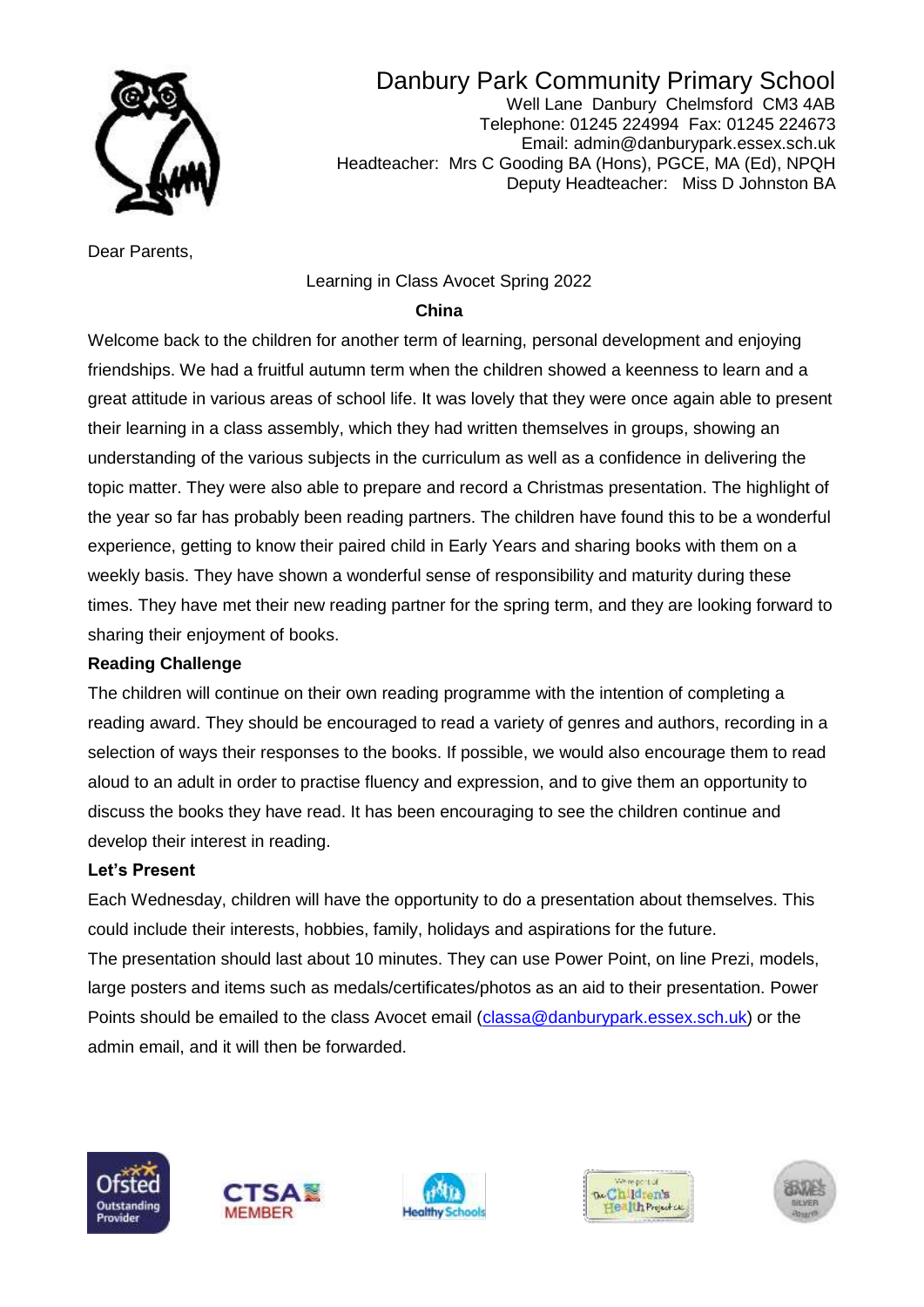### **English**

During guided reading, the children will experience a range of texts and practise answering questions to develop various skills such as understanding characters' thoughts, feelings and actions, techniques used to create atmosphere and tension as well as gathering information and facts from non-fiction texts. Their range of vocabulary will be extended by gathering new words from a variety of sources, which they will then be encouraged to use in their own writing.

In writing this term, we will be looking at examples of explanation, persuasion, discussion and stories. The features and structure of each genre will be identified by looking at examples, enabling the children to then imitate this. Links will be made with the following curriculum areas: in geography by writing an explanation about volcanoes and earthquakes; in science by writing a persuasive text encouraging people to have a healthy lifestyle and in the school's 'Our World Our Future vision by writing a discussion about whether cars should be banned from city centres.

The children will look at a focussed story as well as shorter stories to write their own short and extended stories.

### **Maths**

Place value: identify the value of digits to 3 decimal places, multiply and divide with decimals and solve problems.

Percentages: recall and use equivalent fractions, decimals and percentages, calculate percentages of amounts and solve problems.

Algebra: use simple formulae, express number problems algebraically and find pairs of numbers that solves two unknowns.

Measurement: converting between imperial and metric units in length, mass and volume.

Measure: perimeter, area and volume. Use formulae to find area and volume of shapes.

Ratio: solve problems involving relative size of two quantities. Solve problems of similar shapes using scale factors. Solve ratio and proportion problems.

In all contexts children will become fluent, apply their understanding in reasoning and problem solving.

### **Science**

Evolution and Inheritance: to recognise that things have changed over time and that fossils provide information.

Light: to recognise how light travels and how this affects the type of shadow created.

### **Computing**

Information Technology: to select, use and combine a variety of software (including internet services) on a range of digital devices.

Design and create a range of programs, systems and content that accomplish given goals.









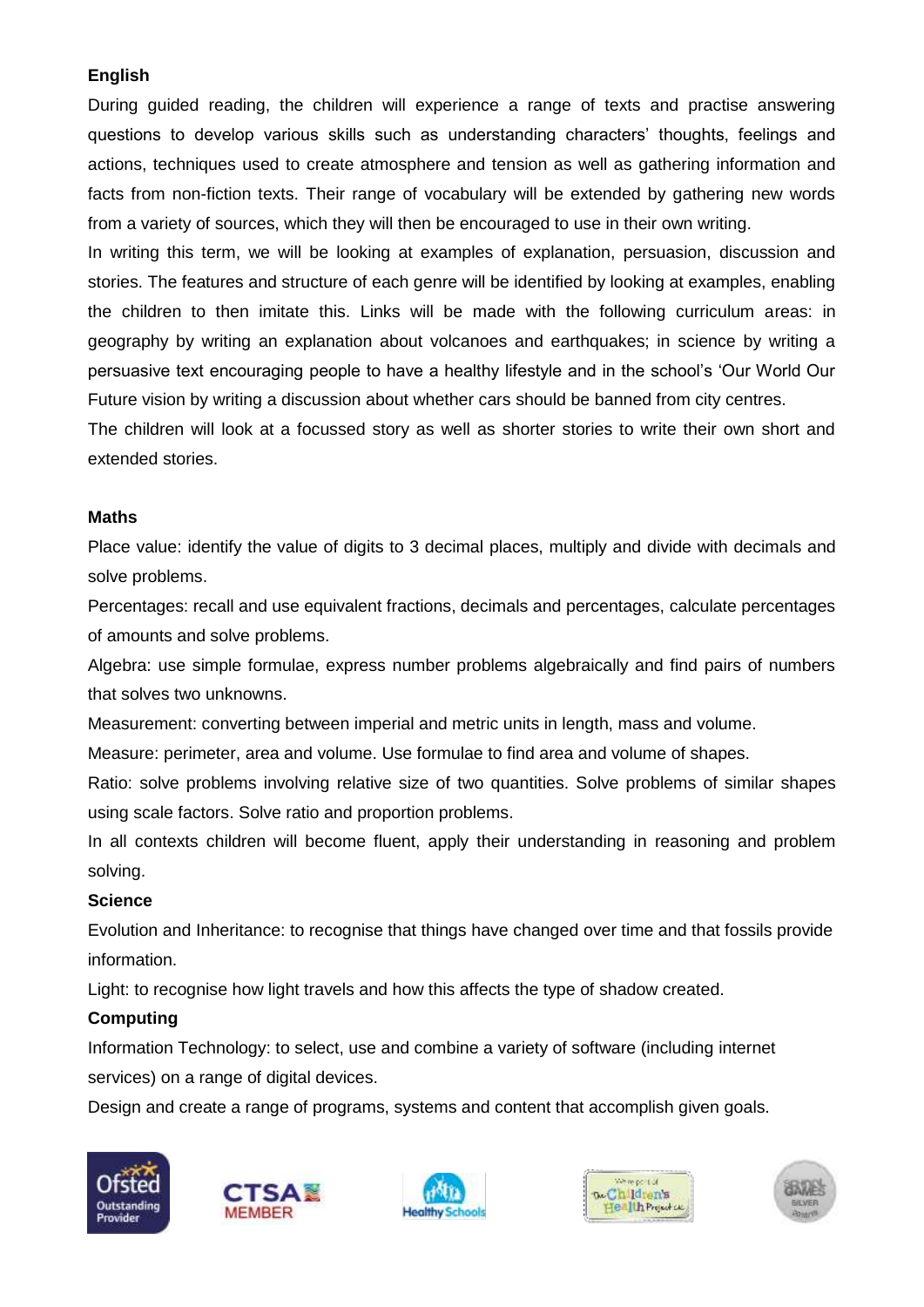e-Safety: to know a range of ways to report concerns and inappropriate behaviour.

Understand the opportunities networks offer for communication and collaboration

### **History**

China

A world study that identifies some of the ideas, beliefs, attitudes and experiences of men, women and children of China.

Show how the times studied have been represented and interpreted in different ways and reason for this.

Explain some causes and consequences of the main events, situations and changes.

## **Geography**

Describe and understand key aspects of types of settlement and land use including mountains, climate zones, biomes, vegetation belts and rivers and water cycles.

Expand map skills to include non-UK countries.

Extend to 6 figure grid references with teaching of latitude and longitude in depth.

Compare a region in UK with a region in N. or S. America with significant differences and

similarities and understand some of the reasons for similarities and differences.

This unit will also relate to the topic work on China.

## **Art and Design**

3D and Sculpture: develop skills in using clay including slips. (Terracotta soldiers)

Painting - develop a painting from different media and create imaginative work from a variety of sources

## **Physical Education**

Gymnastics: The children will work on different types of rolls building from floor work to a range of PE apparatus.

Outdoor: Football.

## **Religious Education**

Sikhism: the 5 Ks, the Harmandir, the Amrit ceremony

Christianity: Different churches, denominations (for example, comparing an Anglican or Roman Catholic church; comparing infant baptism in an Anglican or Roman Catholic Church with believer's baptism, featuring full immersion, in other churches such as the Baptist Church)

The events of Holy Week

## **French**

Children will describe seasons using a poem, Le retour du printemps and also learn to talk about what the weather was like.









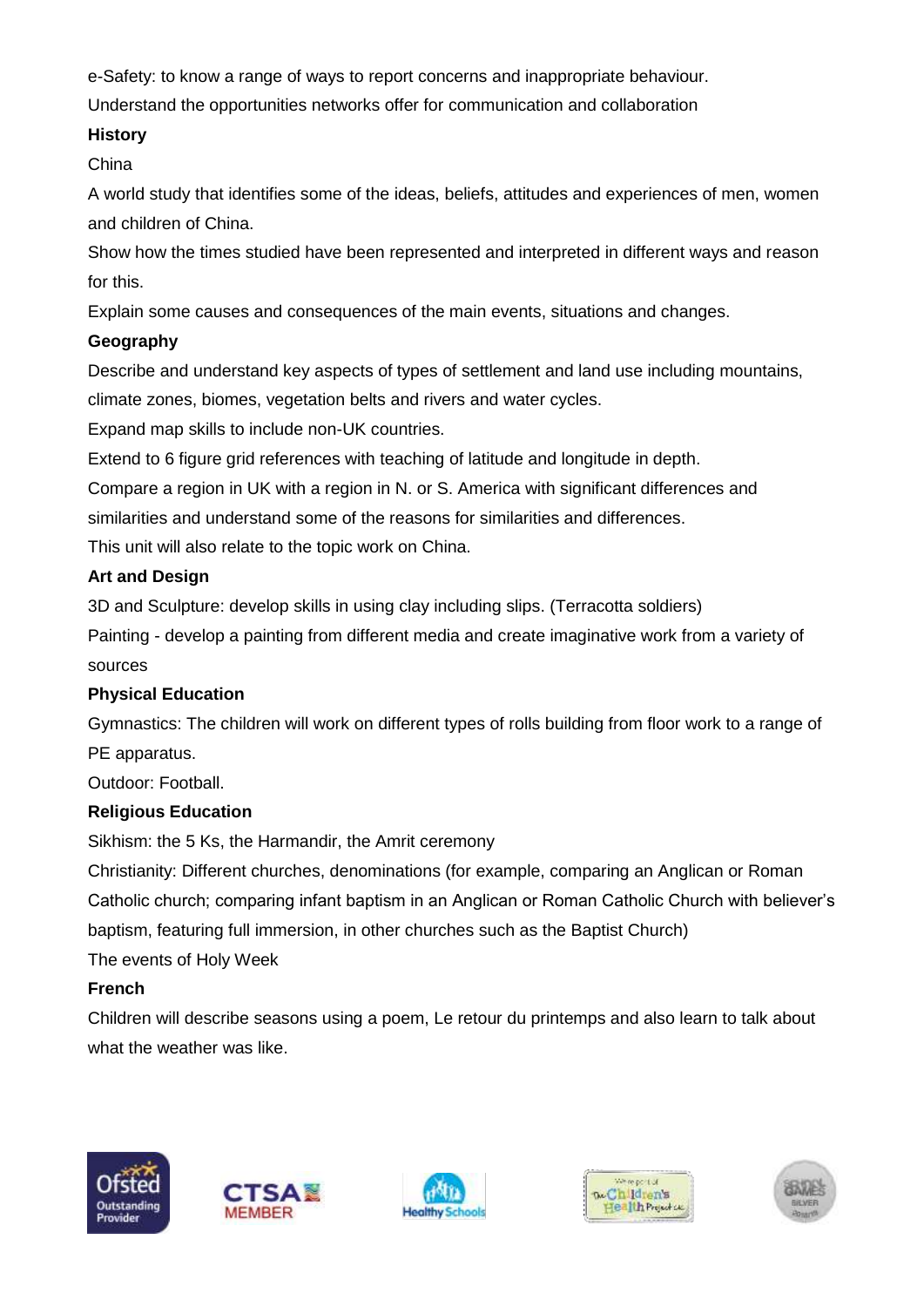### **Music**

The children will be listening to a range of music from China as well as learning about the pentatonic scale, composing their own music inspired by this.

### **Design and Technology**

Whose Face? To design and create a mask using a variety of tools, materials, equipment, components and processes with precision.

Add finishing touches to the masks to ensure it is fit for the purpose intended.

Prepare food products taking into account the properties of ingredients.

Select and prepare foods for a particular purpose.

Work safely and hygienically.

# **Personal, Social and Health Education**

**Diversity:** Differentiate between prejudice and discrimination

How to recognise stereotypes in different contexts and the influence they have on attitudes and understanding of different groups

**Media literacy and digital resilience:** About the benefits of safe internet use e.g. learning,

connecting and communicating

How and why images online might be manipulated, altered, or faked

Why people choose to communicate through social media and some of the risks and challenges of doing so

That social media sites have age restrictions and regulations for use

How online content can be designed to manipulate people's emotions and encourage them to read or share things

About sharing things online, including rules and laws relating to this

How to recognise what is appropriate to share online

How to report inappropriate online content

**Money and work:** About the role that money plays in people's lives, attitudes towards it and what influences decisions about money

How companies encourage customers to buy things and why it is important to be a critical consumer

How having or not having money can impact on a person's emotions, health and wellbeing

About common risks associated with money, including debt, fraud and gambling

# **Spelling and Homework**

Each Monday, a set of spellings based on a pattern are given to the children to learn. They will be tested on these words on the following Monday. Words from the common exception word list will also be given to learn each week. These will be tested at various points during the term, and the